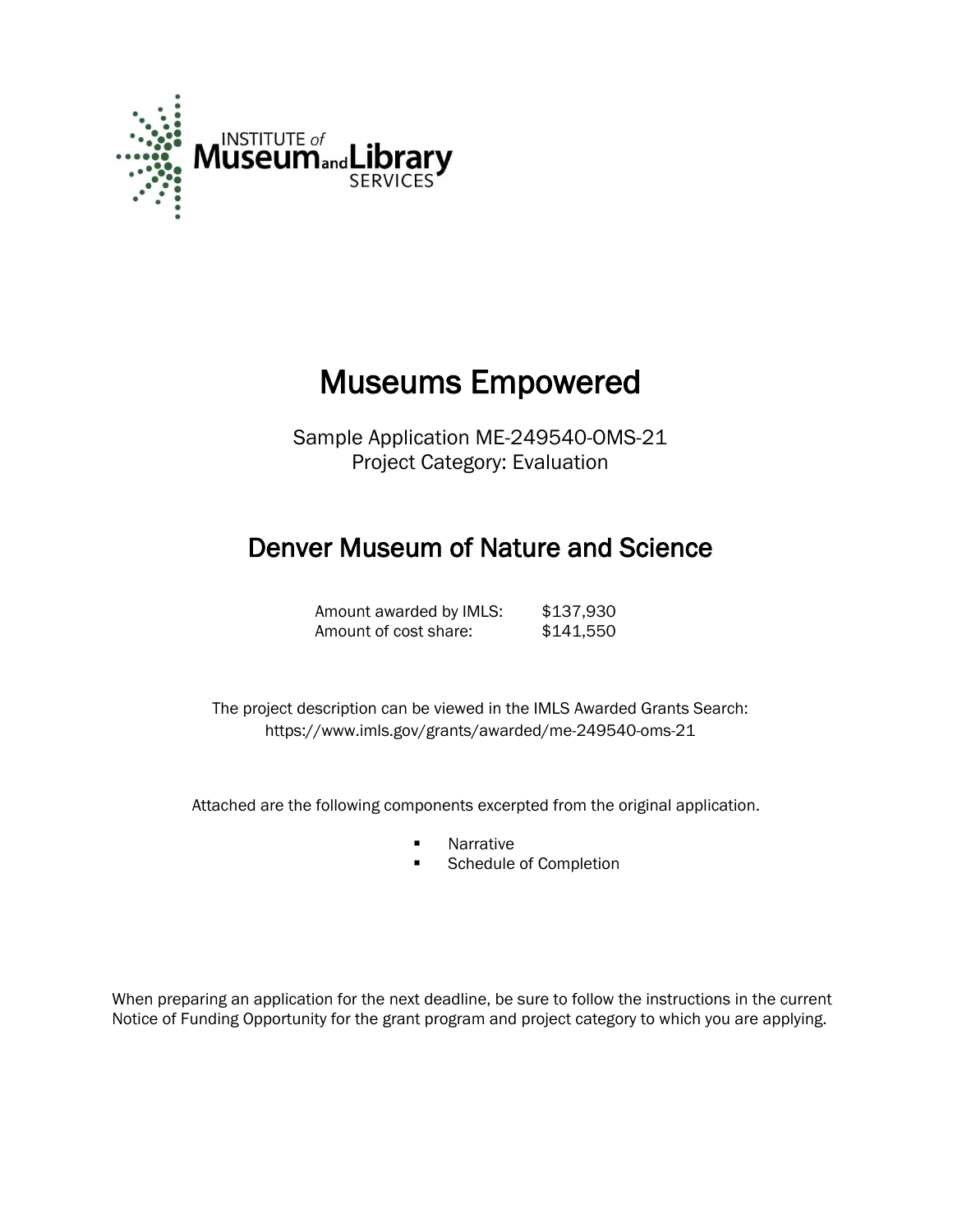### **1. PROJECT JUSTIFICATION**

**A. Need, problem, or challenge addressed.** Museums are well established as important informal learning spaces, however, museums offer holistic experiences that encompass much more than learning. Previous research in visitor studies shows that a museum experience is also valued because it offers fun or entertainment, a sense of escapism, aesthetically pleasing spaces, soothing spaces that can improve health and well-being, introspective moments of reflection, and opportunities for interaction with others as well as emotional response or connection. Museum researchers typically measure learning outcomes or broad satisfaction measures; the ability to address all of these dimensions of the visitor experience is needed to understand what makes visitors choose a museum, how that experience is remembered and shared, and how to create experiences to which visitors will want to return. For free-choice visitors, museums are just one option among many in the leisure activity landscape. The fields of tourism and research about humans and our relationship to spaces indicate that the decisions of how and where to spend free time and dollars are increasingly complex and personal as consumers live in a context of technology, big data, and more choices (Lentini & Decortis, 2010; Pine, 2005; Pine & Gilmore, 2005; Pine & Gilmore, 1998). Ultimately, our choice to partake in one activity over another is because the activity of choice is in some way meaningful to us.

Meaningfulness is a complex phenomenon to investigate because it is subjective and individual. However, being able to understand some of the common elements that create a meaningful experience could help museum professionals create and deliver programs, exhibits, and experiences that have meaning for a wider audience, whether onsite at museums or in museum experiences happening in the community. Conversations with peer cultural institutions confirm that these concerns are not unique to DMNS. Peer museums and zoos are searching for concrete ways to measure similarly complex concepts within a visitor experience, like "wonder" and "awe," as we are all catching up to the new realities of museums and how they must call to peoples' values and motivations. While personal relevance is an important dimension of the visitor experience, tools currently available to measure visitor satisfaction (with indicators such as if a visitor would come again or recommend the experience to others) fall short. Given how dynamic a visitor experience can be, a multidimensional approach to evaluating the experience that taps into personal meaningfulness would be incredibly powerful.

For many years, DMNS has engaged in community-based audience research that further underscores the importance of personal meaning (Appendix 1.a. – 1.d.). This research provided both a comprehensive scan of community interests and values with respect to the role they would like DMNS to play in their lives, and feedback on specific projects within the strategic plan, such as the Museum on Wheels and *Space Odyssey* exhibition. A common theme for all – including both current audiences and diverse community members who don't currently visit the Museum – was a desire for personalized experiences that enable them to explore, be physically active, and be the decider of the outcome (see Community Values, Appendix 1.e., for more).

We also know that enjoyment of museums is not equally shared among the diverse demographic groups that make up our communities. Historically, museum visitors have largely been White, well-educated, from higher socioeconomic brackets, and female (Blume-Kohout, et al., 2015; Borwick, 2012). These trends are seen among DMNS' onsite free choice visitors; 75% identify as White, 70% hold a college or post-graduate degree, 69% have household income greater than \$65,000, and 65% are female. An ongoing challenge for museum professionals is how to attract and create relevant experiences for visitors with diverse cultural backgrounds and perspectives. Once museums have a validated way to dissect differences across motivators and indicators of meaningfulness among current audiences, we have a critical foundation from which to pursue the ongoing meta issue of how to increase relevance to diverse audiences who are, in many cases, not yet visitors of museums.

**B. Studies and best practices informing the project.** The project builds on research in visitor studies that offer potential dimensions of meaningfulness for visitors. Pine and Gilmore offer a conceptual framework outlining four dimensions of an experience: entertainment, education, aesthetic, and escapism (1999). Research on human interactions in spaces offers two affective dimensions – relational and personal – that, when added to the Pine and Gilmore framework, get us closer to addressing meaningfulness (Lentini & Decortis, 2010). The relational dimension encompasses the interpersonal relationships and interactions that happen in a space, and the personal relates to an individual's experience with reflection, introspection, and personal growth. Finally,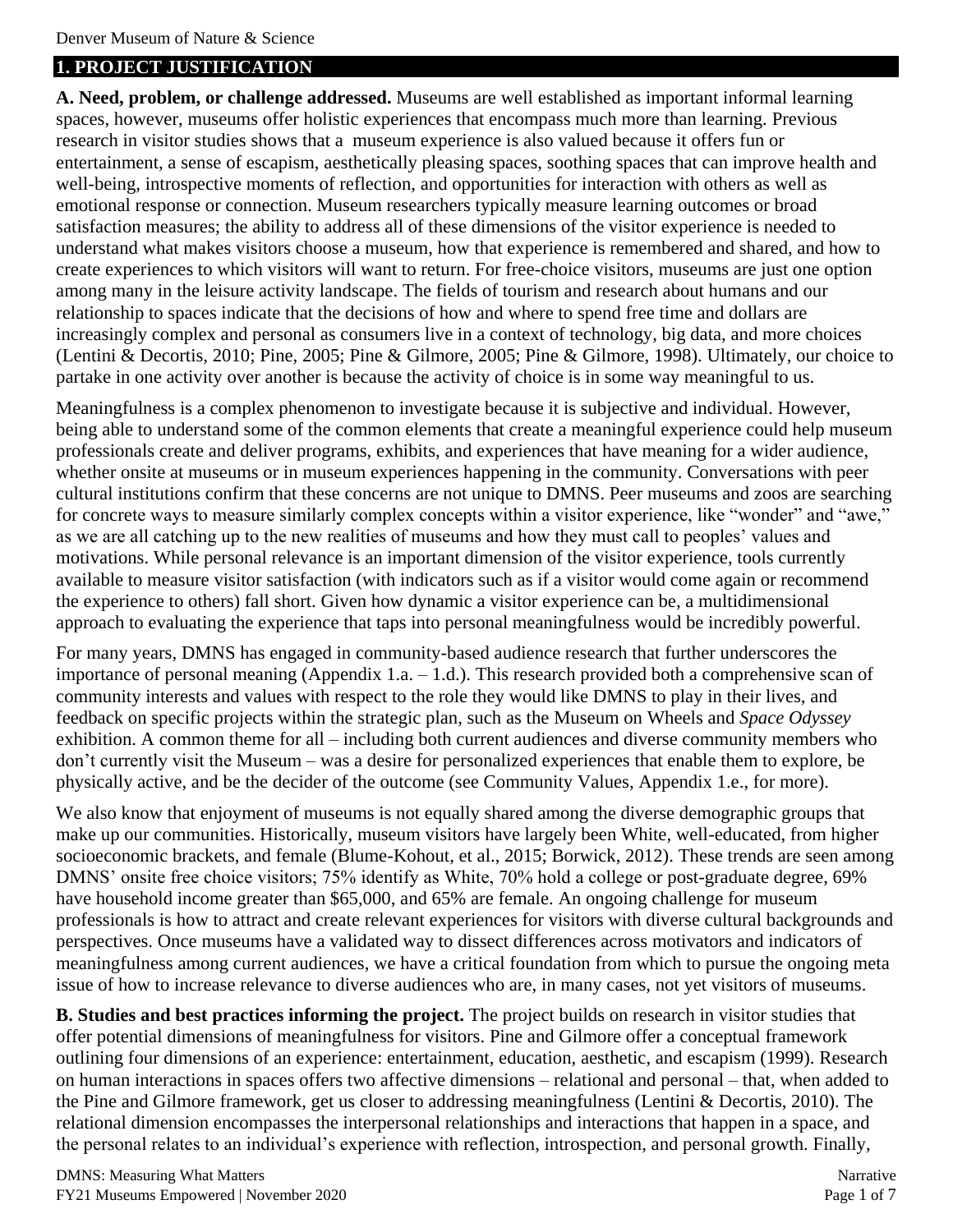research on the emotional dimension of an experience will inform the project (Forlizzi & Battarbee, 2004; Forlizzi et al. 2003; Pullman & Gross, 2004). Because museums are places of both fun and learning, where groups visit together and share in the experience, and where individuals come to reflect, combining these frameworks provides a new, yet evidence-based framework with seven dimensions – education, entertainment, escapism, aesthetic, personal, relational, and emotional. There is a gap in available tools to measure all of these dimensions at once that this project seeks to address. This theoretical framework for meaningfulness guides the research process we will undertake in order to design and validate a new evaluation tool.

**C. Benefits.** The organization will benefit from a validated survey tool critical to evaluating a core metric of our strategic plan. Among staff, the evaluation department (Community Research and Engagement Strategies, or CRES) members will benefit from deeper knowledge in methodology. DMNS staff responsible for acquiring and creating exhibitions and developing programs will gain understanding of how to apply this type of evaluation finding to their work. Other staff, senior leadership, and board members will benefit from increased understanding of evaluation and its importance to Museum operations through more general trainings. Diverse current and future museum guests will benefit from more personalized and memorable experiences enabled by our deeper understanding of why something is meaningful. The museum field will benefit from the dissemination of the tool as they apply it in their own museums. Smaller museums and those with limited evaluation staff often lack capacity to collect data and develop their own survey tools so they, in particular, have shared with us that they would welcome such a tool (see letters in appendices 2 and 3).

**D. Advancement of the institution's strategic plan**. The creation and application of this evaluation tool is an integral part of the Museum's \$60 to \$70 million strategic plan, the primary objective of which is to connect more and diverse people with nature and science in ways that are meaningful to them. The seven projects within this bold plan will create all-new experiences, informed by community input, both in our building and out in the community. The plan outlines three primary metrics: 1) We connect with more people, and our audience is more diverse (specifically, race/ethnicity and socioeconomic status of our audiences is more reflective of our region); 2) Visitors report that their interactions with DMNS are meaningful; and 3) Our business is thriving. We will measure Metric 1 through attendance and demographic data, and Metric 3 through data related to employee satisfaction, financial strength, and scientific credibility. This project will yield a robust and validated means to measure Metric 2. This is a critical gap in understanding the progress of the strategic plan and return on the significant investment it represents. As our community grows more diverse, and the competition for people's free time and money increases and evolves, we must advance our understanding of what makes experiences meaningful and adapt accordingly.

**E. Addressing the goals of IMLS Museums Empowered.** The project will provide professional development activities that cross-cut various departments. Several members of the CRES team are emerging museum professionals, thus the investment in their growth is an investment in the next generation of diverse museum leaders. It will strengthen our ability to serve the public by informing us about what is most impactful and meaningful, ensuring we can continue to iterate and improve, and increase the Museum's relevance to more and diverse people. Over time, the capacity enabled by this project can lead to systemic change within the Museum, armed with diffuse evaluation knowledge and the tools to measure our most important metrics.

**F. Alignment with Evaluation project category.** This project will augment an institution-wide evaluation framework and improve our ability to demonstrate impact to our stakeholders. It will build staff capacity to utilize a newly validated tool and add to their knowledge of concepts related to research methodology. The training program targets multiple levels of evaluation data users. Those who develop programs, exhibits, and experiences will receive training on how to use evaluation reports, data, and metrics in order to improve these products. Other staff, senior leadership, and trustees will receive a lighter dose of training. The project will result in greater understanding across the Museum of how it is possible to measure concepts like meaning in a scientifically valid way, and how DMNS in particular approaches this challenge within its strategic initiatives.

## **2. PROJECT WORK PLAN**

DMNS: Measuring What Matters Narrative **A. Activities.** Two strands of evaluation capacity building activity comprise the project: research in the service of developing a validated evaluation tool, and staff professional development.

FY21 Museums Empowered | November 2020 Page 2 of 7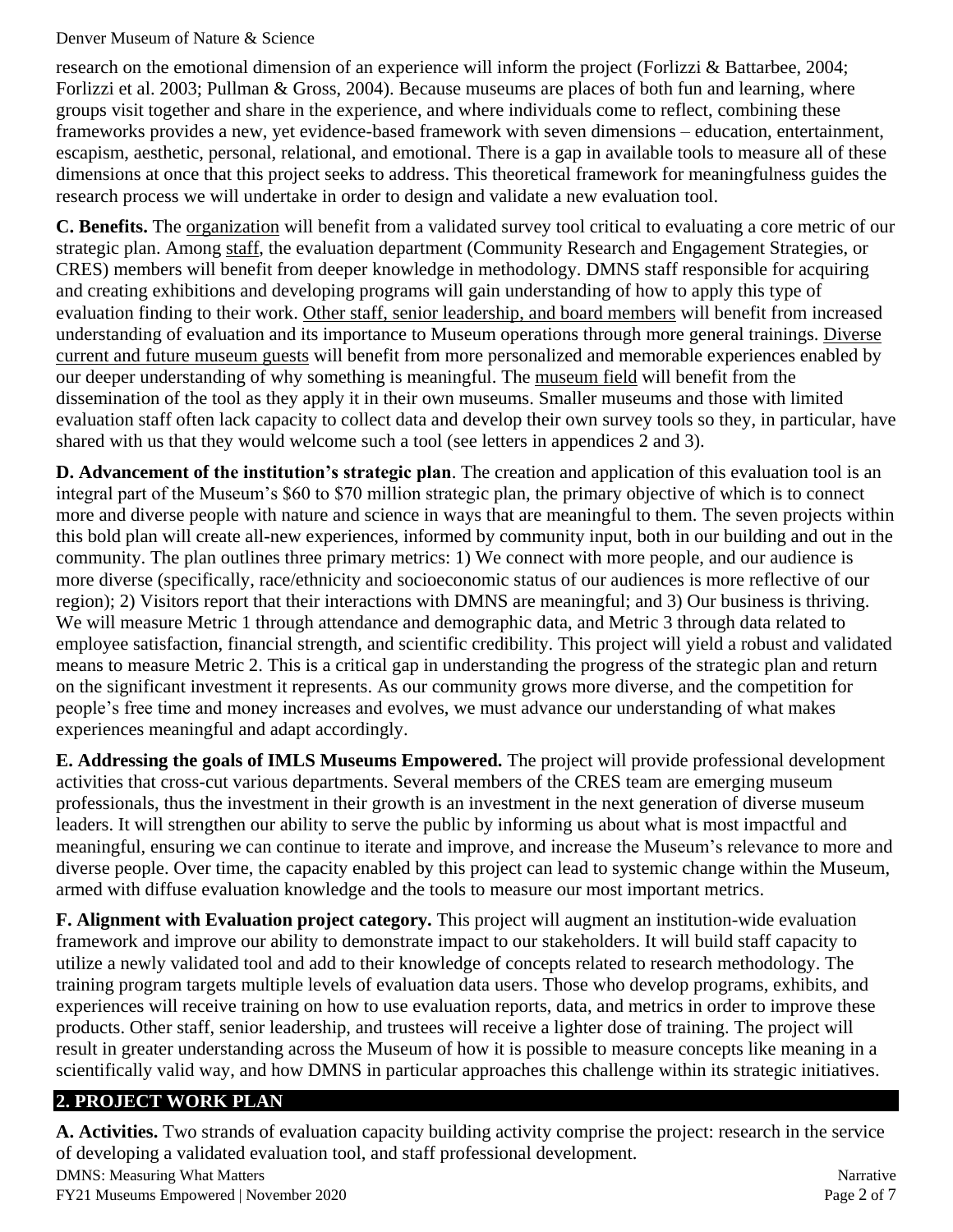**STRAND I: Develop a validated evaluation tool:** Objectives of the research are to identify the experiential elements and constructs that make up meaningfulness in a museum experience, determine the indicators that make up those experiential elements, and finally, identify any demographic factors that influence meaningfulness for visitors. The contract methodologist, Courtney Donovan, advised on the research plan and will lead its implementation, supported by two graduate research assistants from University of Colorado. The proposed timeline for these activities is informed by historical trends; DMNS past surveys tend to have a high response rate and surveys can often be completed with sufficient sample size in only a few weeks.

#### Year 1: Development of Construct and Tool

A survey tool will be developed through an iterative research process:

Phase 1: Construct definition: Constructs are the subjective elements that help us to better understand a phenomenon we want to explore. Most phenomena are made up of many elements that can be specific to an individual or general across populations. The researchers will explore the constructs of meaning from the literature through visitor focus groups around multiple DMNS galleries (four focus groups of 12 participants each). Focus groups will include both English and Spanish options and will be led by CRES staff. Transcripts will be analyzed by the research team and will generate general information about what elements are important during a visit. For example, visitor responses might point to interactive elements, good for kids, pop culture, or history as the important elements that make up their experiences.

Phase 2: Interviews on meaningfulness and coding: On-the-spot interviews with individuals or groups (target sample size of 50) will capture more specific participant thoughts about what makes the important elements of a visit meaningful. Interviews will be recorded and transcribed. The lead researchers will norm the data using grounded theory coding for experiences and ways people describe meaningfulness. In grounded theory methodology a researcher does not predict an outcome, but rather collects data and then makes a new theory based on what the data shows. The PD and Co-PD will also train the other CRES staff members to code the data. From this data collection and analysis will emerge a set of elements that are most common across participants, and we will begin to understand what makes a museum experience meaningful. We will share the codes and findings with community members to truth check the data before advancing to the next phase.

Phase 3: Piloting: We will create an initial survey tool informed by the perspectives and expertise of a diverse group of museum visitors, evaluation experts, and museum staff. We will then pilot the tool in two phases with a sample size of 50-100 visitors each, first focusing on a single exhibition and then an exhibition that is conceptually very different (e.g. fossils vs health science). Following the first pilot, the research team will conduct statistical tests (item analysis, reliability, and exploratory factor analysis (EFA)) and examine any similarities or differences in the constructs and survey items across different visitor groups to determine which survey items were most effective in measuring the constructs of meaningfulness. The research team will adapt the survey based on the analysis and re-test the tool with the second pilot.

#### Year 2: Field Administration (across DMNS and other museums)

Phase 4A: Field Administration 1: Following the pilot tests we will have an established survey tool that we can use with an even broader sample of visitors. The team will test the tool across six major exhibitions at DMNS (*Gems and Minerals*, *Space Odyssey*, *Expedition Health*, *Prehistoric Journey*, *Ancient Egypt* and/or the *Crane Hall* Native American gallery, and rotating temporary exhibitions). This sample will be large (10  $*$  number of final items \* 6 major exhibits), allowing for multiple statistical tests to be run on the data to further examine the effectiveness of each survey item in measuring meaningfulness and the reliability of the survey as a whole, and to explore any differences between groups of visitors or types of experiences. Depending on findings, further item modifications will happen and may need another sample to verify.

Phase 4B: Field Administration 2: Once a survey tool has been established that works well for one museum, the PD or Co-PD and a research assistant will travel to five peer museums for a final administration (sample size of 50-100 each) across multiple exhibitions (Appendix 2 statements of commitment from the Natural History Museum of LA County, Exploratorium, Science Museum of Minnesota, Museum of Science and Industry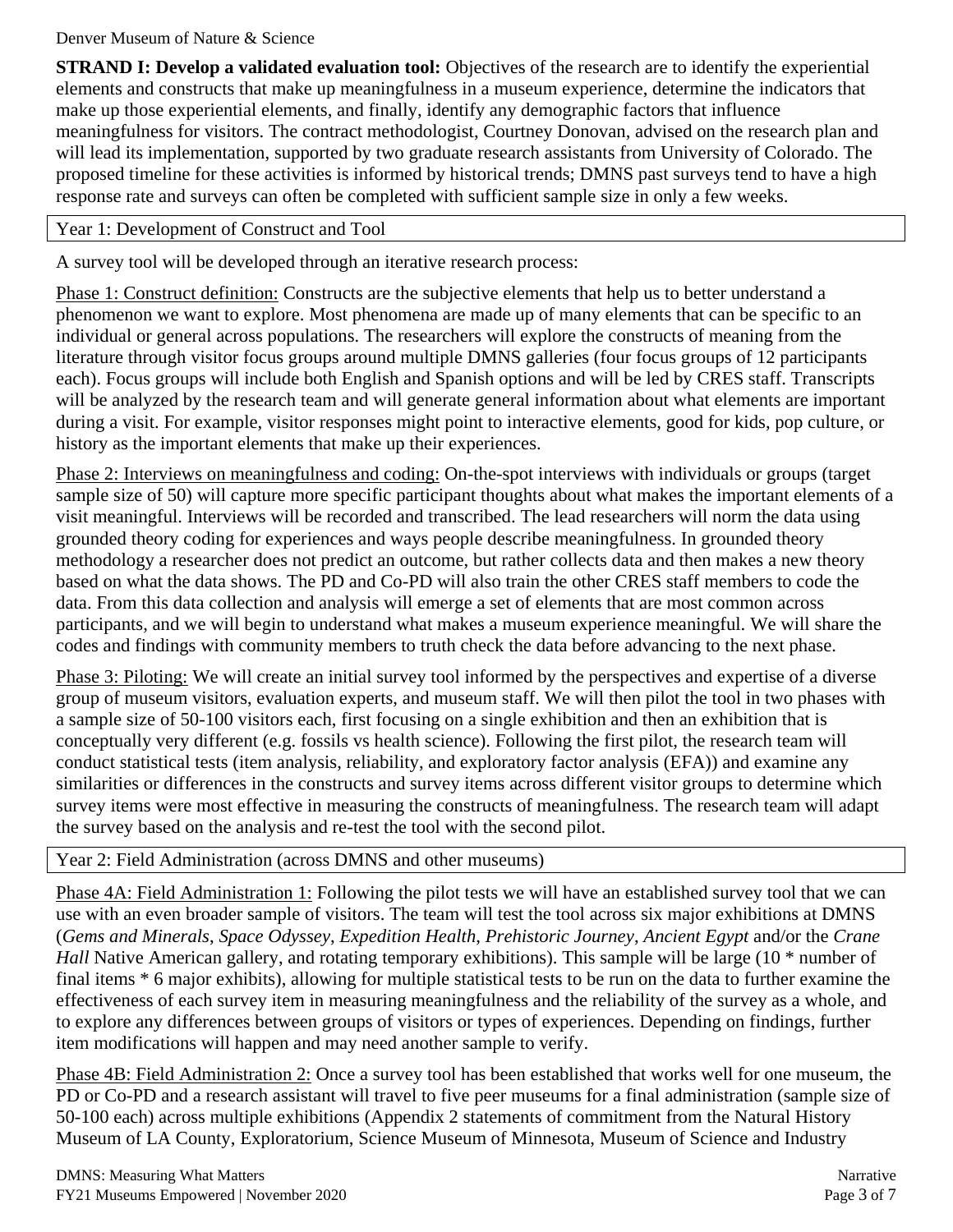(Chicago), and Museum of Science in Boston). These museum partners have expressed an interest in hosting our researchers and having access to the results. Statistical analysis will again take place to ensure consistency.

#### Year 3: Tool Launch, Writing, and Dissemination

A final survey tool established in Year 3 will be used across the Museum to evaluate the projects within the strategic plan, and will be incorporated into the institution-wide evaluation framework for all of its experiences and programs. The survey tool will also be ready for adoption by other museums and researchers.

The PD, Co-PD, and Contractor will collaboratively submit proposals to several national conferences, including Visitor Studies Association, American Alliance of Museums, American Evaluators Association, and American Educational Research Association. We hope to have presentations accepted at two of these conferences. We will submit two articles to journals and platforms; one that is museum focused (*Exhibition* and *Curator*), and one journal/platform whose audience is researchers (*Educational and Psychological Measurement* and *Journal of Educational Measurement*). We anticipate interest from both of these audiences in adapting and using the tool. Depending on timing of conferences, it is possible that presentations may occur after the grant period ends.

The PD and Co-PD will also plan presentations and present findings at local meetings of fellow cultural institutions and local evaluation networks. For instance, the Denver Evaluation Network (DEN), comprised of over 20 museums of all sizes, is a group led by DMNS and established through a previous IMLS award (MP-00-12-0062-12) that regularly meets and collaborates. Denver's five major cultural organizations have an established network among their evaluation staff. They meet regularly to share results of projects and support each other in implementing best practices. We will also propose to present at a scheduled gathering of the Colorado Evaluation Network (COEN). See the attached letters of support (Appendix 3) from some of these partners indicating their interest in the results of this project. Finally, the team will offer a free webinar open to the public in order to disseminate results to a broader community audience.

**STRAND II: Staff Professional Development:** The objectives of these activities are to augment evaluation knowledge for evaluation staff, increase evaluation knowledge among staff and trustees at all levels of decisionmaking and appropriate to their level of involvement with evaluation in their daily work, and create institutionwide buy-in for the new evaluation tool.

In years 1 and 2 the four members of the CRES team (Giron Mathern, Kleinheksel Roth, Hernandez-Bravo, and TBH Research Analyst) will receive in-depth methodological training from Courtney Donovan assisted by graduate research assistants corresponding with each phase of the research.

#### Year 1: CRES Team Evaluation Workshops

- Measure creation workshop will educate the team on the difference between surveys and scales with an introduction to psychometrics (corresponds with Phase 1 construct definition).
- Qualitative analysis workshop will provide education on qualitative coding techniques and qualitative analysis using emergent/grounded theory coding (corresponds with Phase 2 interviews on meaningfulness).
- Survey analysis workshop will explore item analysis, reliability, and EFA analysis in depth (corresponds with Phase 3 piloting).

#### Year 2: CRES Team Evaluation Workshops

- Confirmatory factor analysis (CFA) half-day workshop focused on what CFA does and how this is applied using SPSS Amos software (corresponds with Phase 4 field testing).
- Item Response Theory workshop will compare classical test theory used in EFA and CFA to the theory behind the Rasch model (corresponds with Phase 4).
- Rasch Modeling full day or multi-day workshop will focus on applying the Rasch model using Winsteps software (corresponds with Phase 4).

Prompts from Dr. Donovan will encourage participants to reflect on what they have learned, offer practice for applying the new techniques, and be an opportunity to gather feedback on the workshop delivery and content.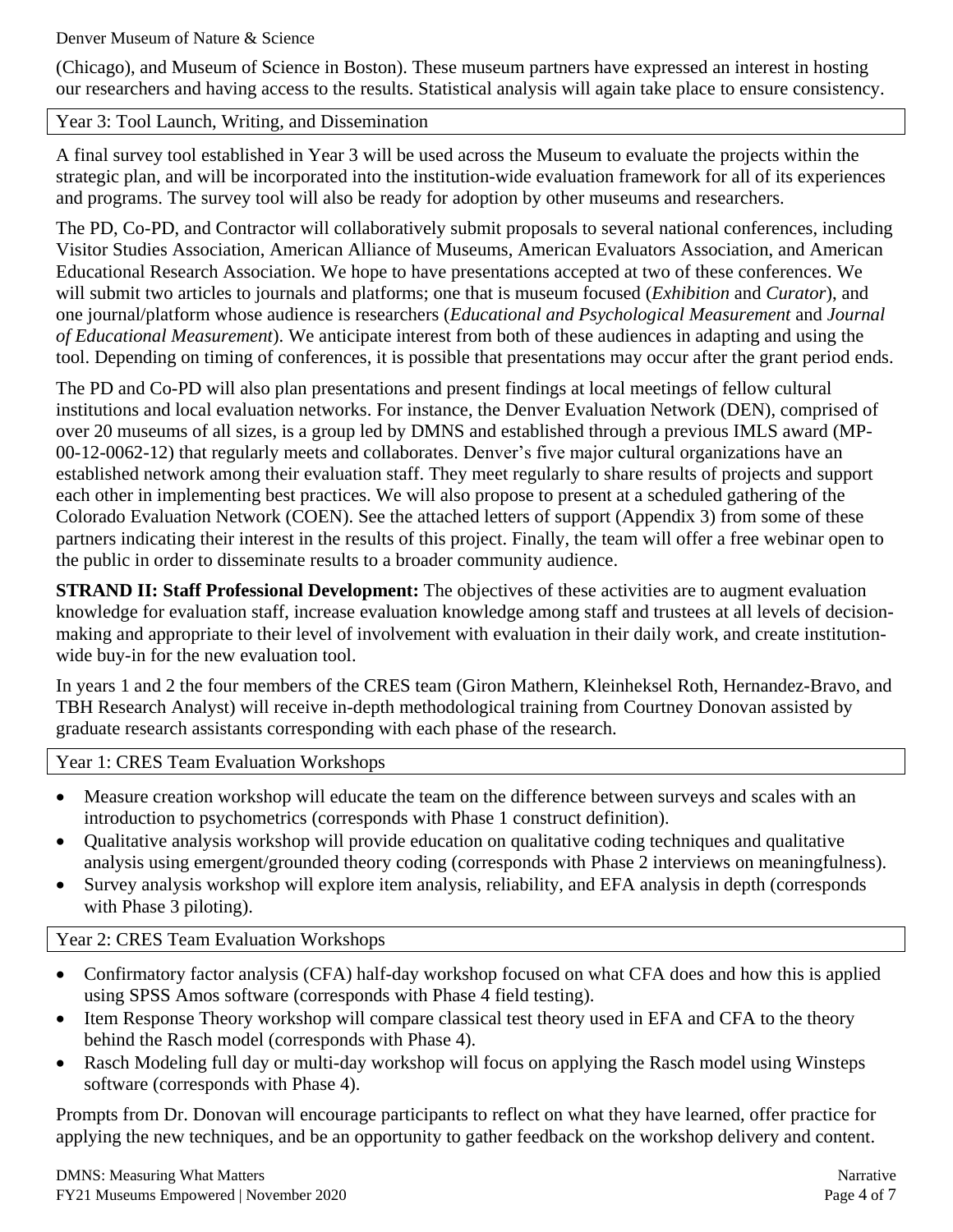#### Year 3: All Museum Staff and Leadership Evaluation Workshops

In Year 3, the PD and Co-PD will develop and implement evaluation trainings appropriate for three categories of museum staff and stakeholders. Both are experienced presenters and trainers, and training development and delivery schedule will be based on their past experience in creating trainings for new methodologies.

- 1. A two- or three-day workshop for 8-10 staff who play roles in acquiring or enhancing temporary exhibitions, developing and updating permanent exhibitions, and developing and implementing programs and other experiences. This workshop will also be adapted to a webinar format that will be offered to staff at all of the museums that hosted us during the field administration phase. If desired, this level of training can be repeated to reach a larger number of directors, managers, and program staff.
- 2. A Lunch and Learn series open to all staff. Possible topics include: an overview of the tool creation process and how it supports the strategic objective of the Museum; application of the tool; and how to utilize findings for project, program, or exhibit planning. The CRES team has conducted similar general trainings for staff on topics such as logic models and the co-creation spectrum. Based on past interest and participation, we anticipate reaching 65-70 staff members through this training.
- 3. A one-hour presentation to the five members of the DMNS Senior Leadership Team and 30 members of the Museum's Board of Trustees during a scheduled board meeting. The Trustees have played a role in setting the direction of the strategic plan and its outcomes so information on the Museum's approach to measuring outcomes is of interest to them. Content will be similar to what is shared in the Lunch and Learn series.

The CRES team will follow up each training session with emailed surveys to evaluate learning gains.

**B. Risks.** While the long-term goal is to create a tool that is equally valid for currently underrepresented audiences, we acknowledge that this study will by virtue of its design be validated by audiences already coming to DMNS or the other museums where we field test the tool. Demographic diversity in terms of age, race/ethnicity, income level, and education level will be limited to current visitation. Additional research will be needed to help us fully understand demographic factors that influence meaning. Field testing at other museums helps us to some extent correct for biases or lack of representation that might be inherent among the DMNS audience. For instance, the Natural History Museum of LA County's audience is over 40% Latinx, a demographic group we know is underrepresented at DMNS.

The proposed research will develop a new tool using a methodology free of pre-determined expectations or hypotheses; therefore, it is possible that this work will not yield the type of tool we envision. We are confident, however, that the research will yield greater understanding that will benefit the field, and a foundation to continue this line of inquiry.

We are moving forward with the assumption that in the wake of the COVID-19 pandemic our organization will once again allow business travel, in-person interviews and surveys can be administered, and attendance levels at our museum and the other museum sites have recovered to allow for adequate sample sizes in the time allotted. There is a risk that behaviors toward social distancing will continue for years to come and museum attendance will remain lower than normal. If this comes to pass, we will move to digital survey and interview techniques, extend the time periods for collecting data, and would consider training staff at the participating museums to administer the surveys themselves.

Finally, staff turnover is always a risk to the efficacy of professional development to increase institutional capacity. To mitigate this risk, we will build in a contingency plan to bring any new staff members up to speed by ensuring they are caught up on training by the graduate research assistants.

#### **C. Who will plan, implement, and manage the project.**

**DMNS personnel:** The project will be led by the Project Director, Andréa Giron Mathern, and the Co-Project Director, Ellen Roth. Giron Mathern is uniquely qualified to lead this project. She is completing her PhD in Research and Evaluation Methods, and brings a strong background in the literature upon which this project builds. She also leads the Museum's Living Our Values team, playing a major role in the Museum's work to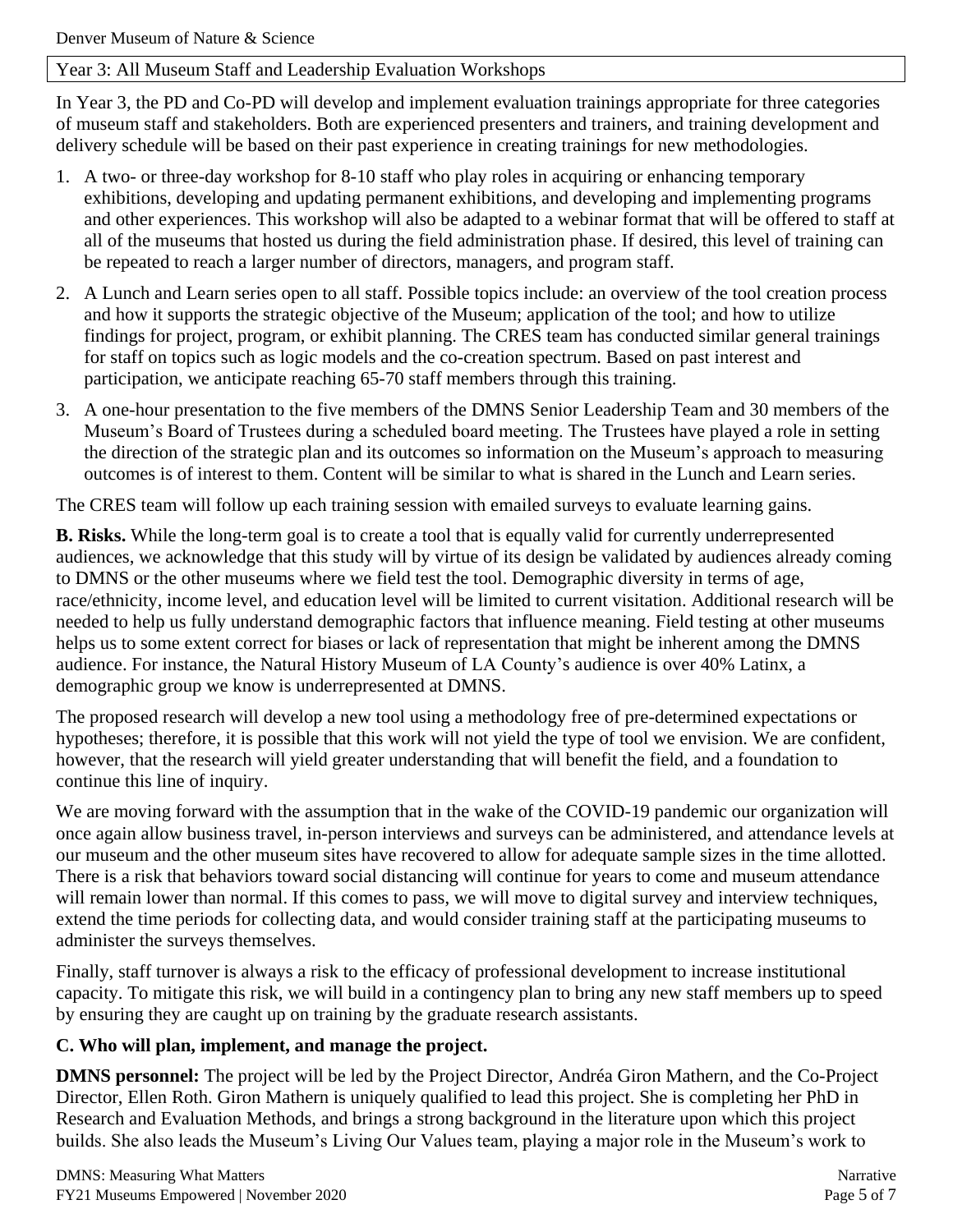apply the lens of diversity, equity, and inclusion to its organizational practices and policies. She is a lead member of several strategic plan initiative teams. Roth holds an MA in Museology with an emphasis on museum evaluation. Her typical responsibilities include managing the full evaluation cycle for a variety of internal facing evaluation projects and training research assistants on data collection.

The other two evaluators on the CRES team (Hernandez-Bravo and a Research Analyst) will be trained and assist the research team with data analysis, participate in professional development, and help with planning and implementing trainings to other Museum staff. DMNS employs a pool of 25-30 part-time research assistants who are trained by Kleinheksel Roth and tasked with implementing the Museum's on-the-floor visitor experience surveys. This pool of research assistants will assist with survey data collection for this project. The department's business support specialist (Aponte-Silva) will assist with project logistics, including travel and scheduling, and she will lead time and financial tracking for the team.

**Contract personnel:** Courtney Donovan, PhD, University of Colorado Boulder, brings to the project a depth of expertise in methodology. Her areas of expertise include psychometrics and measurement, and mixing quantitative and qualitative methods. Her background includes teaching middle schoolers through graduate students, and she is adept at making intimidating subjects accessible to all students. Two graduate students under Dr. Donovan's supervision will conduct all analyses, train CRES staff, and participate in writing and dissemination.

Roles and time commitments of all personnel are further described in the Budget Justification.

**D. Equitable and mutually beneficial team structure.** The team members working on the research strand also benefit equitably from the professional development strand. The other extended team members are the museums at which we will conduct data collection site visits in Year 2. The project will pay each museum an honorarium, and provide access to the raw data collected at their site, as well as the final versions of the tool and the report. Several of the participating museums do not have data collection teams and see the data collection element of this project as a benefit since they would not have the internal resources to collect such information.

**E. Sequence of activities.** In Year 1, we will develop the initial constructs and pilot a measurement tool, resulting in a product that is ready to test at a larger scale. The focus in Year 2 is on scaling as we test the tool both at DMNS and across five other museums, building our understanding of how the tool could be adapted to other sites as we validate it. During years 1 and 2 the contractor will provide professional development in advanced evaluation concepts to the CRES team corresponding with the research phases. The dissemination activities in Year 3 will further scale the project, as we anticipate continued learning and refinement even while the tool may be adopted by a broader audience of museums, evaluators, and researchers. Professional development activities for various groups of museum staff is planned to take place concurrently with these dissemination activities. See section 2.A above and the attached Schedule of Completion.

**F. Resources.** The project cost of \$279,480 includes \$137,930 requested from IMLS and \$\$141,550 of nonfederal cost share. The Museum's in-kind contribution is comprised of all DMNS personnel listed as the project team (salary and fringe), Survey Gizmo software costs, and indirect costs. IMLS funds would support a contract with Courtney Donovan for both research and professional development activities, which includes funding for two part-time graduate research assistants, and their travel to a national conference for dissemination with the DMNS team in Year 3. IMLS funds would also support travel for two DMNS staff members to five other museums in the field testing phase in Year 2 and two conferences in Year 3. Grant funds would also support incentives for focus group participants, honoraria for partner museums, iPads for data collection, software licenses for data analysis (SPSS, Amos, Winsteps, and Dedoose) and transcription (Rev), conference registration fees, and indirect costs.

**G. Tracking progress.** The PD, Co-PD, and Contractor will maintain regular communication throughout the project. They will convene in person or via Zoom, at minimum, at the conclusion of each phase throughout the project to check in on progress toward our intended results, and will discuss in advance if any deviations are needed to the proposed timeline or activities. The PD will occasionally report on progress to the Museum's Senior Leadership Team because this work is central to understanding the success of the strategic plan. The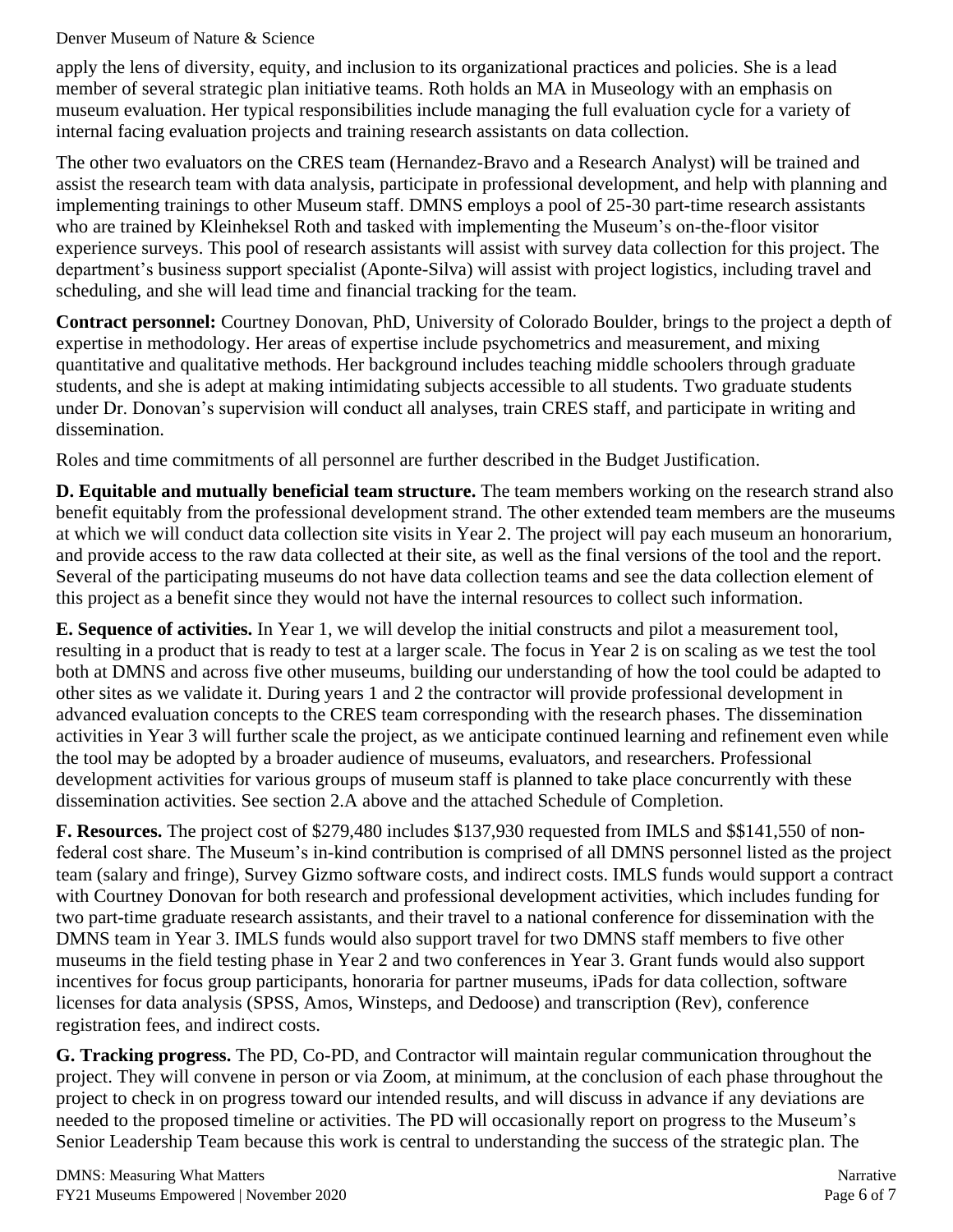business support specialist will monitor expenses in real time, and the quarterly billing cycle managed by the Finance department provides another opportunity to compare budget to actuals.

**H. Sharing of project results.** Dissemination related to the validated evaluation tool is a primary activity in Year 3 and is described in the Activities section above, with the end goal of the tool being available for any museum or cultural institution to use. The tool will be freely available on the DMNS website, and all dissemination activities – presentations, articles, etc. – will direct interested parties to its location on the website. The learnings from the professional development strand of this project will also be of interest to the same local evaluation networks including the Denver Evaluation Network and the Colorado Evaluation Network. Findings will be shared with these groups during network meetings. **3.**

# **PROJECT RESULTS**

**A. Intended results.** The project will result in a validated means by which to measure the success of our strategic plan. Long-term, by increasing the Museum's ability to utilize evaluation data to inform the creation of programs, exhibits, and other experiences, we will create more meaningful experiences for our audiences and a foundation for successfully reaching more diverse audiences. Beyond the results for DMNS, we will have validated an approach for measuring a central, yet nebulous and previously not well understood, component of the visitor experience, that will likely result in adoption of the tool by other museums and researchers.

**B. Changes in knowledge, skills, behaviors, and/or attitudes.** The four groups receiving professional development will increase their knowledge of evaluation. Members of the CRES team will increase their knowledge of advanced methodology concepts, augmenting identified gaps in knowledge of the already strong evaluation capacity of the institution to carry out and sustain a robust institution-wide evaluation framework. The CRES team informs the evaluation plans for all Museum programs so they can ensure that the tool is being used across the Museum on an ongoing basis. Staff who develop programs and exhibits (including those at the collaborating museums) will gain practical knowledge about how to utilize evaluation data to improve their products. By investing in professional development of these staff members, we strengthen the link between evaluation and effective program, exhibit, and experience development and better serve our audiences. Other museum staff, leadership, and trustees will gain foundational understanding of evaluation methods and principles. This broader evaluation literacy will foster an organizational culture in which all staff appreciate the value of evaluation data, and a greater propensity to incorporate sound evaluation practices into all of its projects and activities.

**E. Measurement of project's success.** Survey instruments tailored to each professional development audience and training content and format will be developed as part of the overall evaluation plan. These tools will measure the extent to which the training participants increase their understanding, interest, and confidence that they can apply their learnings as a result of the training. These tools will be crafted by the CRES team and will provide data on the effectiveness of trainings as well as illuminate opportunities for improvement. Because the CRES team will receive more in-depth training, they will also write reflections, and be provided with opportunities to apply their knowledge to real-world scenarios. The evaluation tools for the CRES team's learning gains will be developed by Dr. Donovan. Extending beyond the term of this grant, we will also track the number of publications and presentations accepted, and the number of museums and/or researchers that indicate interest in adopting the tool.

**F. Tangible products.** Tangible products include the survey tool itself, the wealth of data generated, a professional development framework suitable to staff with varying levels of interaction with evaluation, and the various publications and presentations that will be produced.

**G. How benefit of the project will be sustained.** The evaluation tool will continue to benefit the Museum for many years because it will be integrated into the institution-wide evaluation strategy led by the CRES team, not only for the projects within the current strategic plan, but for all of our products. Training staff is an initial investment that sustains itself as there is no need to pay for ongoing consultations, and because we intend to use learnings to inform systems that remain in place even after individual staff members move on.